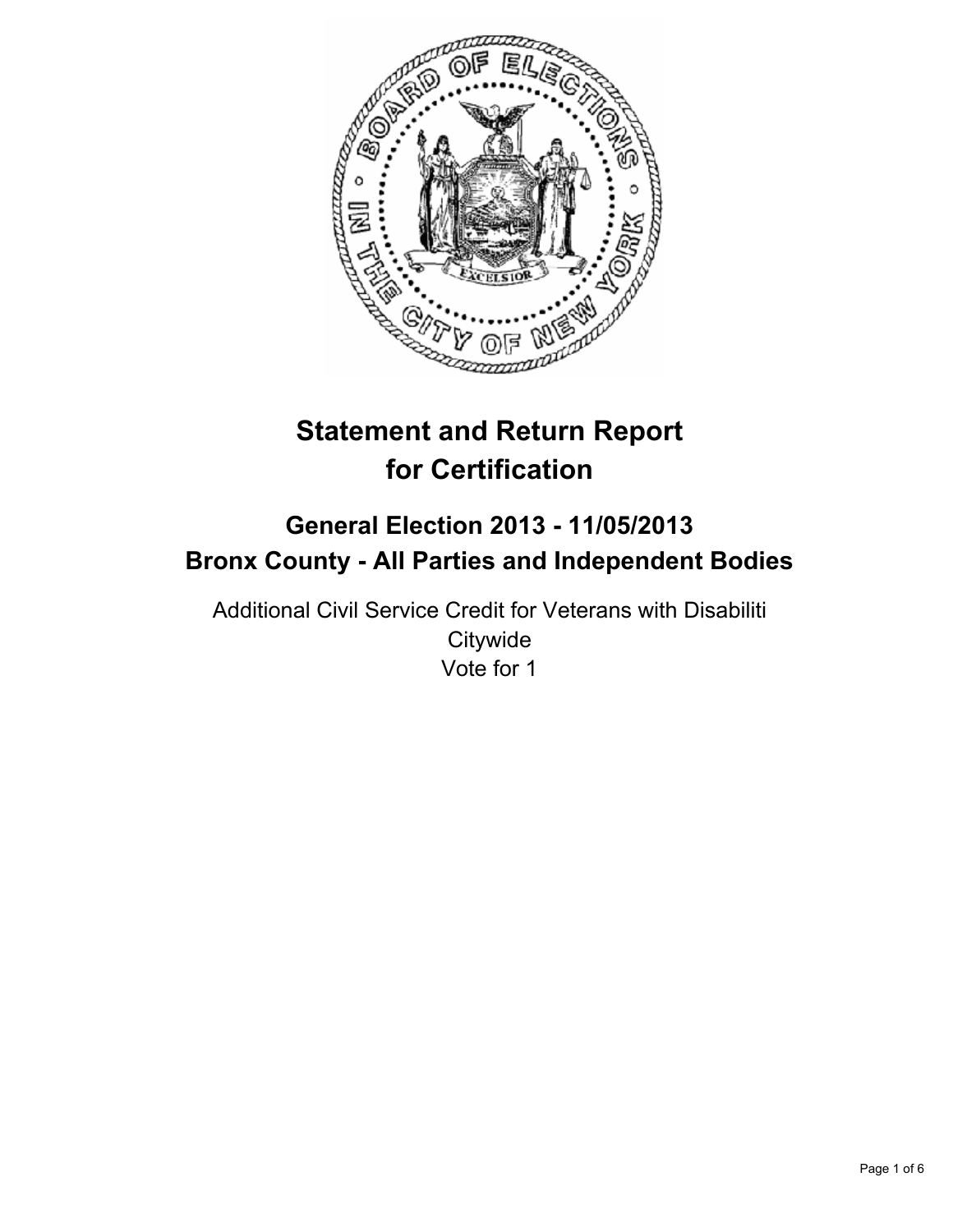

| <b>PUBLIC COUNTER</b>                                    | 10,140 |
|----------------------------------------------------------|--------|
| <b>EMERGENCY</b>                                         | 132    |
| ABSENTEE/MILITARY                                        | 220    |
| <b>FEDERAL</b>                                           | 0      |
| SPECIAL PRESIDENTIAL                                     | 0      |
| AFFIDAVIT                                                | 181    |
| <b>Total Ballots</b>                                     | 10,673 |
| Less - Inapplicable Federal/Special Presidential Ballots | 0      |
| <b>Total Applicable Ballots</b>                          | 10,673 |
| <b>YES</b>                                               | 4,682  |
| <b>NO</b>                                                | 390    |
| <b>Total Votes</b>                                       | 5,072  |
| Unrecorded                                               | 5,601  |

# **Assembly District 78**

| <b>PUBLIC COUNTER</b>                                    | 8,184 |
|----------------------------------------------------------|-------|
| <b>EMERGENCY</b>                                         | 0     |
| ABSENTEE/MILITARY                                        | 177   |
| <b>FEDERAL</b>                                           | 0     |
| <b>SPECIAL PRESIDENTIAL</b>                              | 0     |
| AFFIDAVIT                                                | 186   |
| <b>Total Ballots</b>                                     | 8,547 |
| Less - Inapplicable Federal/Special Presidential Ballots | 0     |
| <b>Total Applicable Ballots</b>                          | 8,547 |
| <b>YES</b>                                               | 4,217 |
| NO.                                                      | 387   |
| <b>Total Votes</b>                                       | 4,604 |
| Unrecorded                                               | 3,943 |

| PUBLIC COUNTER                                           | 11,851 |
|----------------------------------------------------------|--------|
| <b>EMERGENCY</b>                                         | 0      |
| ABSENTEE/MILITARY                                        | 228    |
| <b>FEDERAL</b>                                           | 0      |
| SPECIAL PRESIDENTIAL                                     | 0      |
| AFFIDAVIT                                                | 193    |
| <b>Total Ballots</b>                                     | 12,272 |
| Less - Inapplicable Federal/Special Presidential Ballots | 0      |
| <b>Total Applicable Ballots</b>                          | 12,272 |
| <b>YES</b>                                               | 5,701  |
| <b>NO</b>                                                | 484    |
| <b>Total Votes</b>                                       | 6,185  |
| Unrecorded                                               | 6,087  |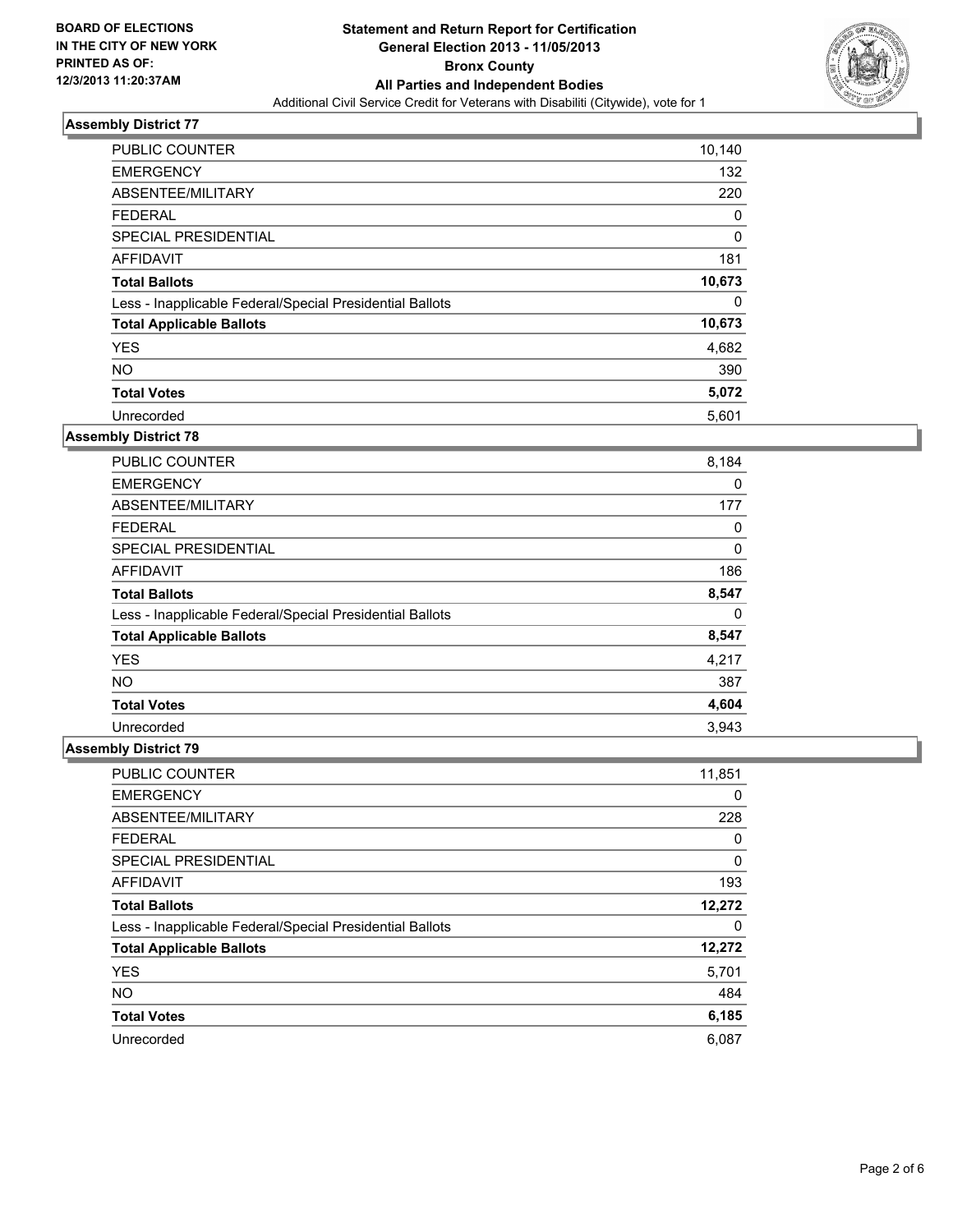

| <b>PUBLIC COUNTER</b>                                    | 11,935 |
|----------------------------------------------------------|--------|
| <b>EMERGENCY</b>                                         |        |
| ABSENTEE/MILITARY                                        | 506    |
| <b>FEDERAL</b>                                           | 0      |
| <b>SPECIAL PRESIDENTIAL</b>                              | 0      |
| AFFIDAVIT                                                | 173    |
| <b>Total Ballots</b>                                     | 12,615 |
| Less - Inapplicable Federal/Special Presidential Ballots | 0      |
| <b>Total Applicable Ballots</b>                          | 12,615 |
| <b>YES</b>                                               | 6,766  |
| <b>NO</b>                                                | 811    |
| <b>Total Votes</b>                                       | 7,577  |
| Unrecorded                                               | 5,038  |

# **Assembly District 81**

| <b>PUBLIC COUNTER</b>                                    | 18,229 |
|----------------------------------------------------------|--------|
| <b>EMERGENCY</b>                                         | 33     |
| ABSENTEE/MILITARY                                        | 704    |
| <b>FEDERAL</b>                                           | 0      |
| SPECIAL PRESIDENTIAL                                     | 0      |
| AFFIDAVIT                                                | 206    |
| <b>Total Ballots</b>                                     | 19,172 |
| Less - Inapplicable Federal/Special Presidential Ballots | 0      |
| <b>Total Applicable Ballots</b>                          | 19,172 |
| <b>YES</b>                                               | 11,462 |
| <b>NO</b>                                                | 1,799  |
| <b>Total Votes</b>                                       | 13,261 |
| Unrecorded                                               | 5,911  |

| PUBLIC COUNTER                                           | 19,482 |
|----------------------------------------------------------|--------|
| <b>EMERGENCY</b>                                         | 78     |
| ABSENTEE/MILITARY                                        | 463    |
| <b>FEDERAL</b>                                           | 0      |
| SPECIAL PRESIDENTIAL                                     | 0      |
| AFFIDAVIT                                                | 172    |
| <b>Total Ballots</b>                                     | 20,195 |
| Less - Inapplicable Federal/Special Presidential Ballots | 0      |
| <b>Total Applicable Ballots</b>                          | 20,195 |
| <b>YES</b>                                               | 12,038 |
| <b>NO</b>                                                | 1,512  |
| <b>Total Votes</b>                                       | 13,550 |
| Unrecorded                                               | 6.645  |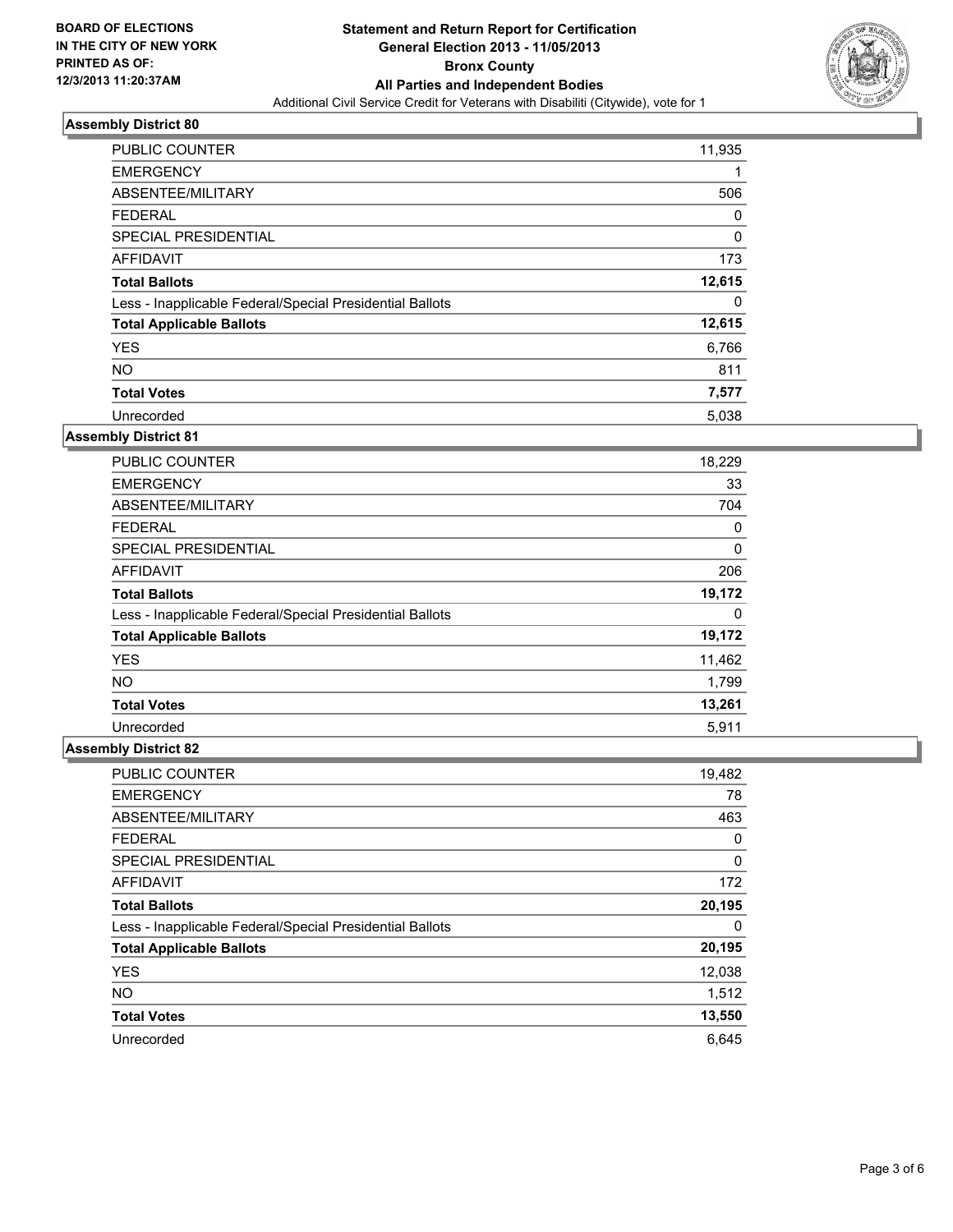

| <b>PUBLIC COUNTER</b>                                    | 15,017 |
|----------------------------------------------------------|--------|
| <b>EMERGENCY</b>                                         | 97     |
| ABSENTEE/MILITARY                                        | 346    |
| <b>FEDERAL</b>                                           | 0      |
| SPECIAL PRESIDENTIAL                                     | 0      |
| AFFIDAVIT                                                | 175    |
| <b>Total Ballots</b>                                     | 15,635 |
| Less - Inapplicable Federal/Special Presidential Ballots | 0      |
| <b>Total Applicable Ballots</b>                          | 15,635 |
| <b>YES</b>                                               | 8,230  |
| <b>NO</b>                                                | 579    |
| <b>Total Votes</b>                                       | 8,809  |
| Unrecorded                                               | 6,826  |

# **Assembly District 84**

| <b>PUBLIC COUNTER</b>                                    | 10,266 |
|----------------------------------------------------------|--------|
| <b>EMERGENCY</b>                                         | 37     |
| ABSENTEE/MILITARY                                        | 131    |
| <b>FEDERAL</b>                                           | 0      |
| <b>SPECIAL PRESIDENTIAL</b>                              | 0      |
| AFFIDAVIT                                                | 194    |
| <b>Total Ballots</b>                                     | 10,628 |
| Less - Inapplicable Federal/Special Presidential Ballots | 0      |
| <b>Total Applicable Ballots</b>                          | 10,628 |
| <b>YES</b>                                               | 4,171  |
| <b>NO</b>                                                | 370    |
| <b>Total Votes</b>                                       | 4,541  |
| Unrecorded                                               | 6,087  |

| <b>PUBLIC COUNTER</b>                                    | 10,671 |
|----------------------------------------------------------|--------|
| <b>EMERGENCY</b>                                         | 67     |
| ABSENTEE/MILITARY                                        | 186    |
| <b>FEDERAL</b>                                           | 0      |
| SPECIAL PRESIDENTIAL                                     | 0      |
| <b>AFFIDAVIT</b>                                         | 178    |
| <b>Total Ballots</b>                                     | 11,102 |
| Less - Inapplicable Federal/Special Presidential Ballots | 0      |
| <b>Total Applicable Ballots</b>                          | 11,102 |
| <b>YES</b>                                               | 5,305  |
| <b>NO</b>                                                | 406    |
| <b>Total Votes</b>                                       | 5,711  |
| Unrecorded                                               | 5,391  |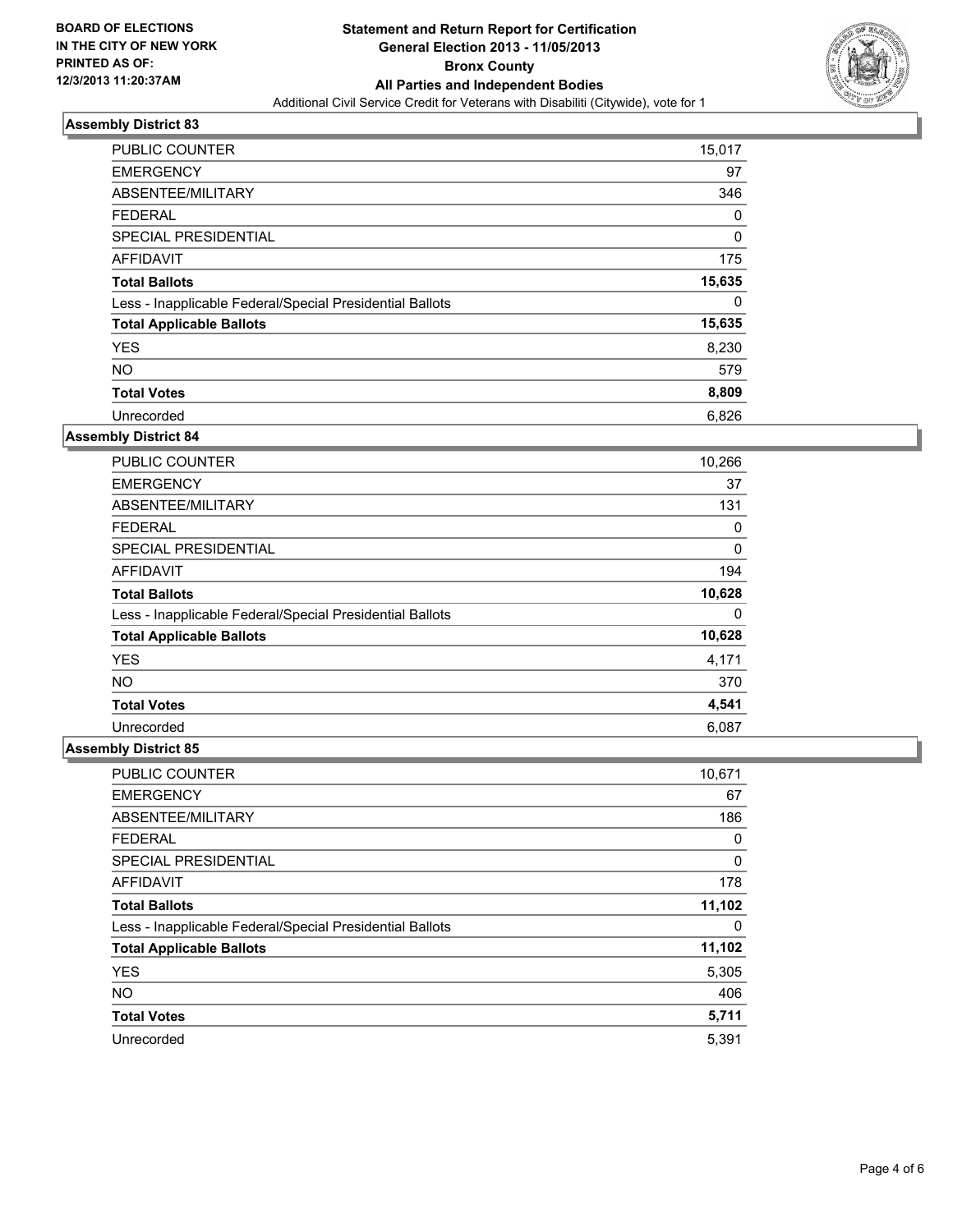

| <b>PUBLIC COUNTER</b>                                    | 8,561       |
|----------------------------------------------------------|-------------|
| <b>EMERGENCY</b>                                         | 0           |
| ABSENTEE/MILITARY                                        | 156         |
| <b>FEDERAL</b>                                           | 0           |
| SPECIAL PRESIDENTIAL                                     | $\mathbf 0$ |
| <b>AFFIDAVIT</b>                                         | 196         |
| <b>Total Ballots</b>                                     | 8,913       |
| Less - Inapplicable Federal/Special Presidential Ballots | 0           |
| <b>Total Applicable Ballots</b>                          | 8,913       |
| <b>YES</b>                                               | 3,895       |
| <b>NO</b>                                                | 327         |
| <b>Total Votes</b>                                       | 4,222       |
| Unrecorded                                               | 4,691       |

| <b>PUBLIC COUNTER</b>                                    | 13,072 |
|----------------------------------------------------------|--------|
| <b>EMERGENCY</b>                                         | 5      |
| ABSENTEE/MILITARY                                        | 202    |
| <b>FEDERAL</b>                                           | 0      |
| SPECIAL PRESIDENTIAL                                     | 0      |
| <b>AFFIDAVIT</b>                                         | 194    |
| <b>Total Ballots</b>                                     | 13,473 |
| Less - Inapplicable Federal/Special Presidential Ballots | 0      |
| <b>Total Applicable Ballots</b>                          | 13,473 |
| <b>YES</b>                                               | 7,068  |
| <b>NO</b>                                                | 631    |
| <b>Total Votes</b>                                       | 7,699  |
| Unrecorded                                               | 5,774  |